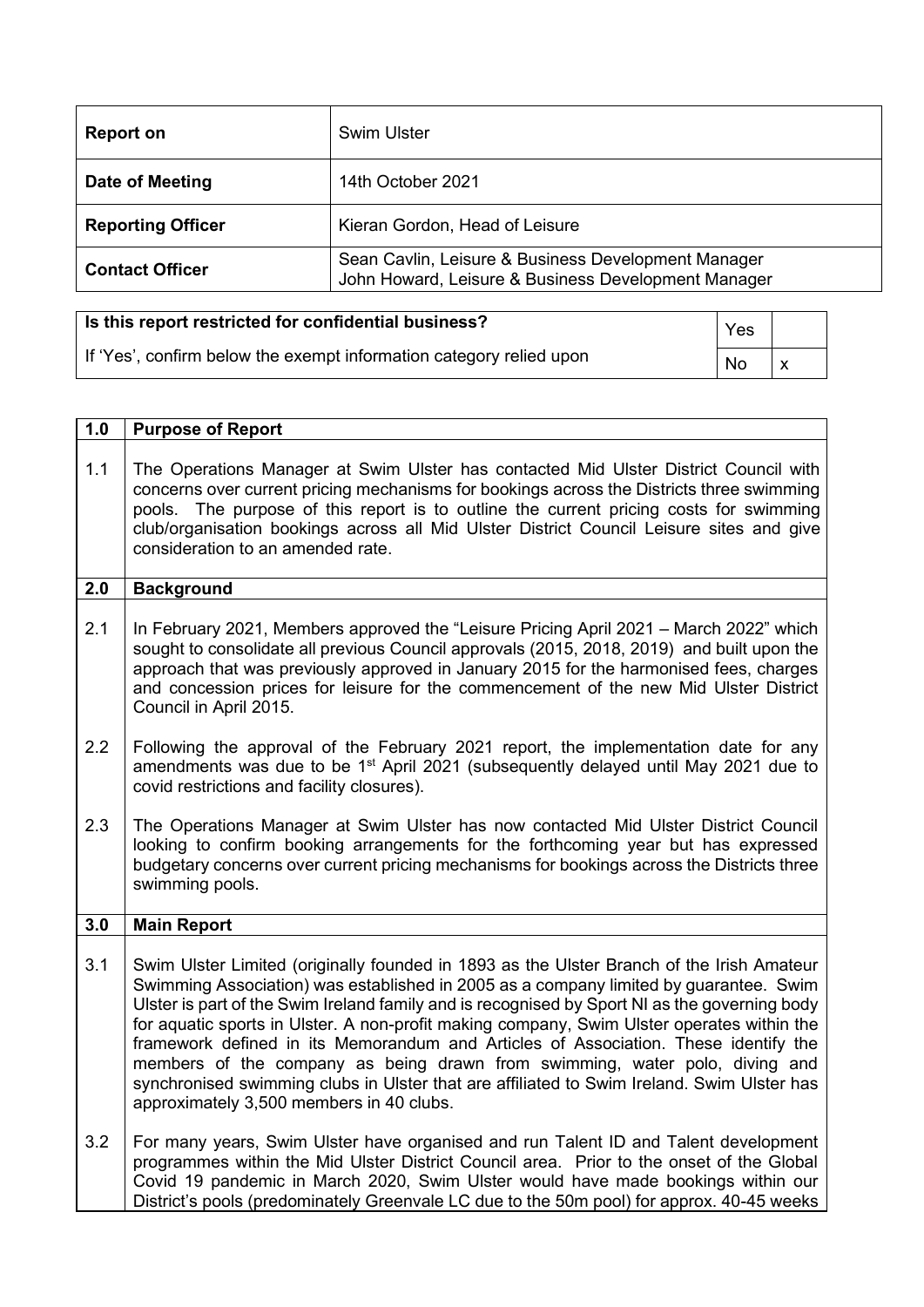| per annum. Each weekly session seeks to facilitate up to 48 spaces for swimmers to<br>received specialised coaching and currently there are approx. 18 places apportioned to<br>swimmers from the 3 x Mid Ulster District based swim clubs.<br>3.3<br>Greenvale LC is viewed as a key strategic location for Swim Ulster to carry out their role as<br>Governing Body in order to provide support to Mid Ulster clubs along with clubs from<br>neighbouring Council areas and to reduce travel commitments to other 50m pools in the<br>province in Bangor and Craigavon.<br>3.4<br>Previously in June 2021, Members approved the Strategic Sports Development Grant (max<br>£15k) as part of its annual grants programme. Swim Ulster made an application and<br>following evaluation were awarded £10k for contribution towards a full time Swimming<br>Development Officer/Coach for this financial year. Part of this role is to deliver specialised<br>coaching and to develop partnerships with the 3 x Mid Ulster District based swim clubs<br>3.5<br>A summary of current usage from clubs/organisation in the District's swimming pools is<br>detailed within Appendix A.<br>3.6<br>In relation to Greenvale LC, the following clubs/organisations make pool bookings specific<br>to swim coaching:<br>1 x local district swim club make bookings within the pool<br>1 x Governing Body (Swim Ulster)<br>1 x swim club that resides outside the district<br>Current analysis on bookings and rates are detailed within Appendix A.<br>3.7<br>In summary, the following arrangements are in place:<br>Local district based swim club - £7.90 per 25m lane and £15.80 per 50m lane $-$ no<br>$\bullet$<br>change<br>Swim club that resides outside of the district - previously £30 per 50m lane – mutual<br>$\bullet$<br>agreement to phase to £33.50 until March 2022, £36.60 until December 2022 and<br>then £40 commences from January 2023<br>Swim Ulster – previously £20 per 25m lane and £25 per 50m lane. Proposal was to<br>$\bullet$<br>phase £22.50 (25m) and £30 (50m) until March 2022, £25 (25m) and £36.60 (50m)<br>until December 2022 and then £25 (25m) and £40 (50m) commences from January<br>2023.<br>A comparison of Mid Ulster District Council's pricing against other pools in the province is<br>3.8<br>noted below: |
|--------------------------------------------------------------------------------------------------------------------------------------------------------------------------------------------------------------------------------------------------------------------------------------------------------------------------------------------------------------------------------------------------------------------------------------------------------------------------------------------------------------------------------------------------------------------------------------------------------------------------------------------------------------------------------------------------------------------------------------------------------------------------------------------------------------------------------------------------------------------------------------------------------------------------------------------------------------------------------------------------------------------------------------------------------------------------------------------------------------------------------------------------------------------------------------------------------------------------------------------------------------------------------------------------------------------------------------------------------------------------------------------------------------------------------------------------------------------------------------------------------------------------------------------------------------------------------------------------------------------------------------------------------------------------------------------------------------------------------------------------------------------------------------------------------------------------------------------------------------------------------------------------------------------------------------------------------------------------------------------------------------------------------------------------------------------------------------------------------------------------------------------------------------------------------------------------------------------------------------------------------------------------------------------------------------------------------------------------------|
|                                                                                                                                                                                                                                                                                                                                                                                                                                                                                                                                                                                                                                                                                                                                                                                                                                                                                                                                                                                                                                                                                                                                                                                                                                                                                                                                                                                                                                                                                                                                                                                                                                                                                                                                                                                                                                                                                                                                                                                                                                                                                                                                                                                                                                                                                                                                                        |
|                                                                                                                                                                                                                                                                                                                                                                                                                                                                                                                                                                                                                                                                                                                                                                                                                                                                                                                                                                                                                                                                                                                                                                                                                                                                                                                                                                                                                                                                                                                                                                                                                                                                                                                                                                                                                                                                                                                                                                                                                                                                                                                                                                                                                                                                                                                                                        |
|                                                                                                                                                                                                                                                                                                                                                                                                                                                                                                                                                                                                                                                                                                                                                                                                                                                                                                                                                                                                                                                                                                                                                                                                                                                                                                                                                                                                                                                                                                                                                                                                                                                                                                                                                                                                                                                                                                                                                                                                                                                                                                                                                                                                                                                                                                                                                        |
|                                                                                                                                                                                                                                                                                                                                                                                                                                                                                                                                                                                                                                                                                                                                                                                                                                                                                                                                                                                                                                                                                                                                                                                                                                                                                                                                                                                                                                                                                                                                                                                                                                                                                                                                                                                                                                                                                                                                                                                                                                                                                                                                                                                                                                                                                                                                                        |
|                                                                                                                                                                                                                                                                                                                                                                                                                                                                                                                                                                                                                                                                                                                                                                                                                                                                                                                                                                                                                                                                                                                                                                                                                                                                                                                                                                                                                                                                                                                                                                                                                                                                                                                                                                                                                                                                                                                                                                                                                                                                                                                                                                                                                                                                                                                                                        |
|                                                                                                                                                                                                                                                                                                                                                                                                                                                                                                                                                                                                                                                                                                                                                                                                                                                                                                                                                                                                                                                                                                                                                                                                                                                                                                                                                                                                                                                                                                                                                                                                                                                                                                                                                                                                                                                                                                                                                                                                                                                                                                                                                                                                                                                                                                                                                        |
|                                                                                                                                                                                                                                                                                                                                                                                                                                                                                                                                                                                                                                                                                                                                                                                                                                                                                                                                                                                                                                                                                                                                                                                                                                                                                                                                                                                                                                                                                                                                                                                                                                                                                                                                                                                                                                                                                                                                                                                                                                                                                                                                                                                                                                                                                                                                                        |

| <b>Pool Hire Pricing</b>                                                                |                                                       |                                   |                                          |  |
|-----------------------------------------------------------------------------------------|-------------------------------------------------------|-----------------------------------|------------------------------------------|--|
| <b>Facility</b>                                                                         | <b>Council Area</b>                                   | 25m Lane Price<br><b>Per Hour</b> | <b>50m Lane Price</b><br><b>Per Hour</b> |  |
| Aurora                                                                                  | Ards & North Down<br><b>Borough Council</b>           | £13.25                            | £26.50                                   |  |
| South Lakes<br>City,<br>Armagh<br>&<br><b>Banbridge</b><br>Craigavon Borough<br>Council |                                                       | £10.00                            | £20.00                                   |  |
| Lisnasharragh                                                                           | <b>Belfast City Council</b>                           | £15.30                            | N/A                                      |  |
| Newry LC                                                                                | Newry, Mourne &<br><b>District</b><br>Down<br>Council | £10.30                            | N/A                                      |  |
| Greenvale LC                                                                            | Mid Ulster<br>District<br>Council                     | £25.00                            | £40.00                                   |  |
|                                                                                         |                                                       |                                   |                                          |  |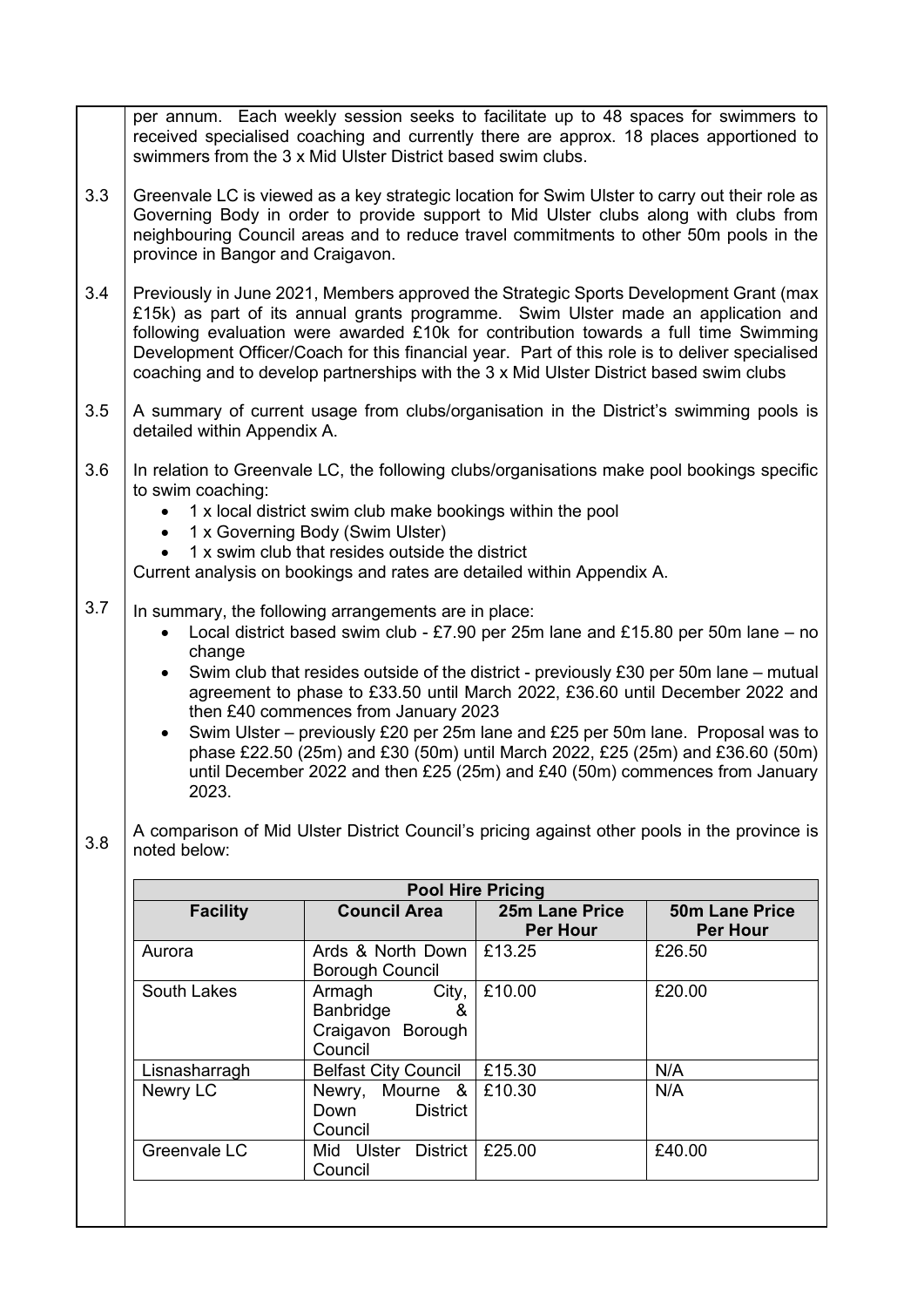| Based on current usage of Greenvale LC and when calculating annual estimated income<br>from Swim Ulster based on previous rates of £25 per 50m lane, it is estimated that Council<br>would have received approx. £7.2k - £8.1k per annum in income.<br>Should booking commitments stay the same, with the approved pricing and a phased<br>incremental approach adopted, Council would achieve approx. £9k - £10.1k per annum<br>from January 2023 onwards.                                                                                                                                                                                                            |  |  |
|------------------------------------------------------------------------------------------------------------------------------------------------------------------------------------------------------------------------------------------------------------------------------------------------------------------------------------------------------------------------------------------------------------------------------------------------------------------------------------------------------------------------------------------------------------------------------------------------------------------------------------------------------------------------|--|--|
| Options for consideration:                                                                                                                                                                                                                                                                                                                                                                                                                                                                                                                                                                                                                                             |  |  |
| (a) Do Nothing – this option would maintain the status quo in line with the pricing<br>rates as previously approved in February 2021.                                                                                                                                                                                                                                                                                                                                                                                                                                                                                                                                  |  |  |
| (b) To offer Swim Ulster the same price that local clubs avail off - instead of<br>working towards the approved pricing of £25.00 per lane (25m) and £40.00 per<br>lane (50m) then adopt the local club rate of $£7.90$ per lane price.                                                                                                                                                                                                                                                                                                                                                                                                                                |  |  |
| (c) Hybrid approach to Swim Ulster Pricing $-$ pro-rata the approved rates by the<br>percentage of coaching spaces that are made available to the 3 x Mid Ulster<br>District based swim clubs                                                                                                                                                                                                                                                                                                                                                                                                                                                                          |  |  |
| <b>Other Considerations</b>                                                                                                                                                                                                                                                                                                                                                                                                                                                                                                                                                                                                                                            |  |  |
| Financial, Human Resources & Risk Implications                                                                                                                                                                                                                                                                                                                                                                                                                                                                                                                                                                                                                         |  |  |
| Financial:                                                                                                                                                                                                                                                                                                                                                                                                                                                                                                                                                                                                                                                             |  |  |
| (a) Do Nothing – this option would maintain the status quo in line with the pricing<br>rates as previously approved in February 2021. Swim Ulster have advised they<br>would find it difficult to maintain current operations within the district if they were<br>to pay these rates therefore potential loss of income and/or reduction in coaching<br>hours/pool bookings based on Swim Ulster's available budget. Potential impact<br>to the 3 x Mid Ulster District based swim clubs and clubs within neighbouring<br>Councils.                                                                                                                                    |  |  |
| (b) To offer Swim Ulster the same price that local clubs avail off - instead of<br>working towards the approved pricing of £25.00 per lane (25m) and £40.00 per<br>lane (50m) then adopt the local club rate of £7.90 per lane price. Whilst this<br>would be acceptable to Swim Ulster, it may bring pressure from other club groups<br>including those that reside outside the District who appear content with the rates.<br>Potential loss of up to £4.3k - £4.9k per annum in income based on current Swim<br>Ulster rates. Concerns that this loss in income may not be able to be realised<br>elsewhere during this period of recovery from the Covid pandemic. |  |  |
| (c) Hybrid approach to Swim Ulster Pricing $-18$ out of the 48 weekly spaces for<br>specialised Swim Ulster coaching is currently apportioned to the 3 x Mid Ulster<br>District based swim clubs therefore a direct benefit of Governing Body support<br>to residents in our District. This equates to 37.5% of total spaces.                                                                                                                                                                                                                                                                                                                                          |  |  |
| Officers have pressed Swim Ulster to make available more coaching spaces for<br>Mid Ulster District residents therefore Swim Ulster have committed to working<br>towards making available 24 out of the 48 weekly spaces (50%) available to the<br>3 x Mid Ulster District based swim clubs over the next 12 months and putting<br>support in place with the 3 x clubs to help them achieve this.<br>Additionally Swim Ulster would seek to hold at least two skills camps in the Mid<br>Ulster area per year. (Holiday time).                                                                                                                                         |  |  |
|                                                                                                                                                                                                                                                                                                                                                                                                                                                                                                                                                                                                                                                                        |  |  |